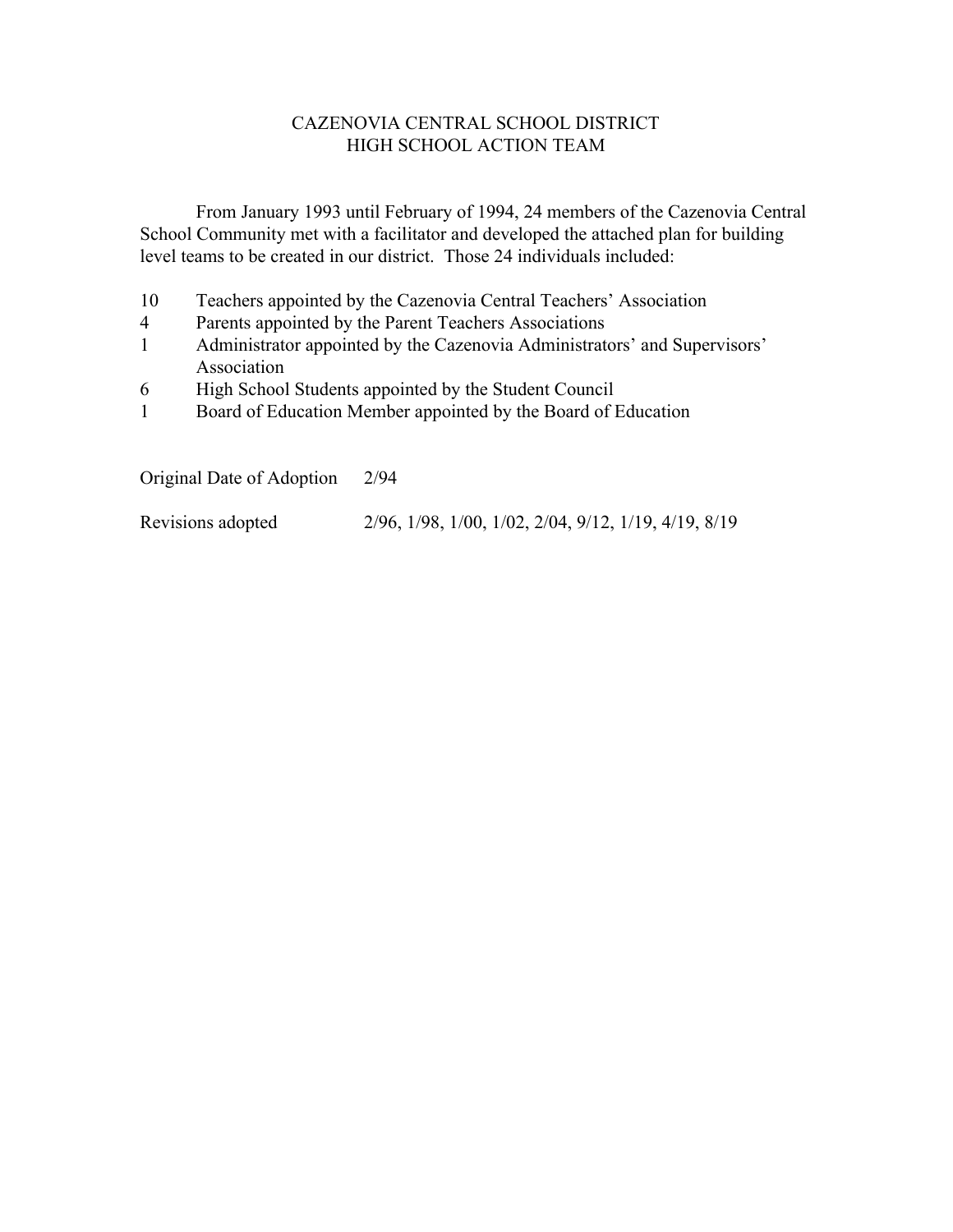# **GLOSSARY OF TERMS**

| <b>AIS</b>   | <b>Academic Intervention Services</b>                   |  |
|--------------|---------------------------------------------------------|--|
| AP           | <b>Advanced Placement</b>                               |  |
| <b>APPR</b>  | Annual Professional Performance Review                  |  |
| <b>BOCES</b> | Board of Cooperative Educational Services               |  |
| <b>CSSU</b>  | Cazenovia Support Staff Union                           |  |
| <b>CSE</b>   | Committee on Special Education                          |  |
| <b>CUE</b>   | Cazenovia United Educators                              |  |
| <b>DASA</b>  | Dignity for All Students Act                            |  |
| <b>GCACC</b> | Greater Cazenovia Area Chamber of Commerce              |  |
| <b>HAT</b>   | High School Action Team                                 |  |
| <b>LAT</b>   | <b>Local Assessment Target</b>                          |  |
| <b>PARCC</b> | Partnership for Assessment of Readiness for College and |  |
|              | Careers                                                 |  |
| <b>PCSE</b>  | Pre-School Committee on Special Education               |  |
| <b>PTSA</b>  | <b>Parent Teacher Student Association</b>               |  |
| <b>RCT</b>   | Regents Competency Test (New York State) Grades 9-12    |  |
| <b>RTI</b>   | Response to Intervention                                |  |
| <b>SLO</b>   | <b>Student Learning Objective</b>                       |  |
| Title II     | Federal Grant for Math and Science Curriculum           |  |
|              | Development                                             |  |
| <b>TONYS</b> | Test of New York State Standards                        |  |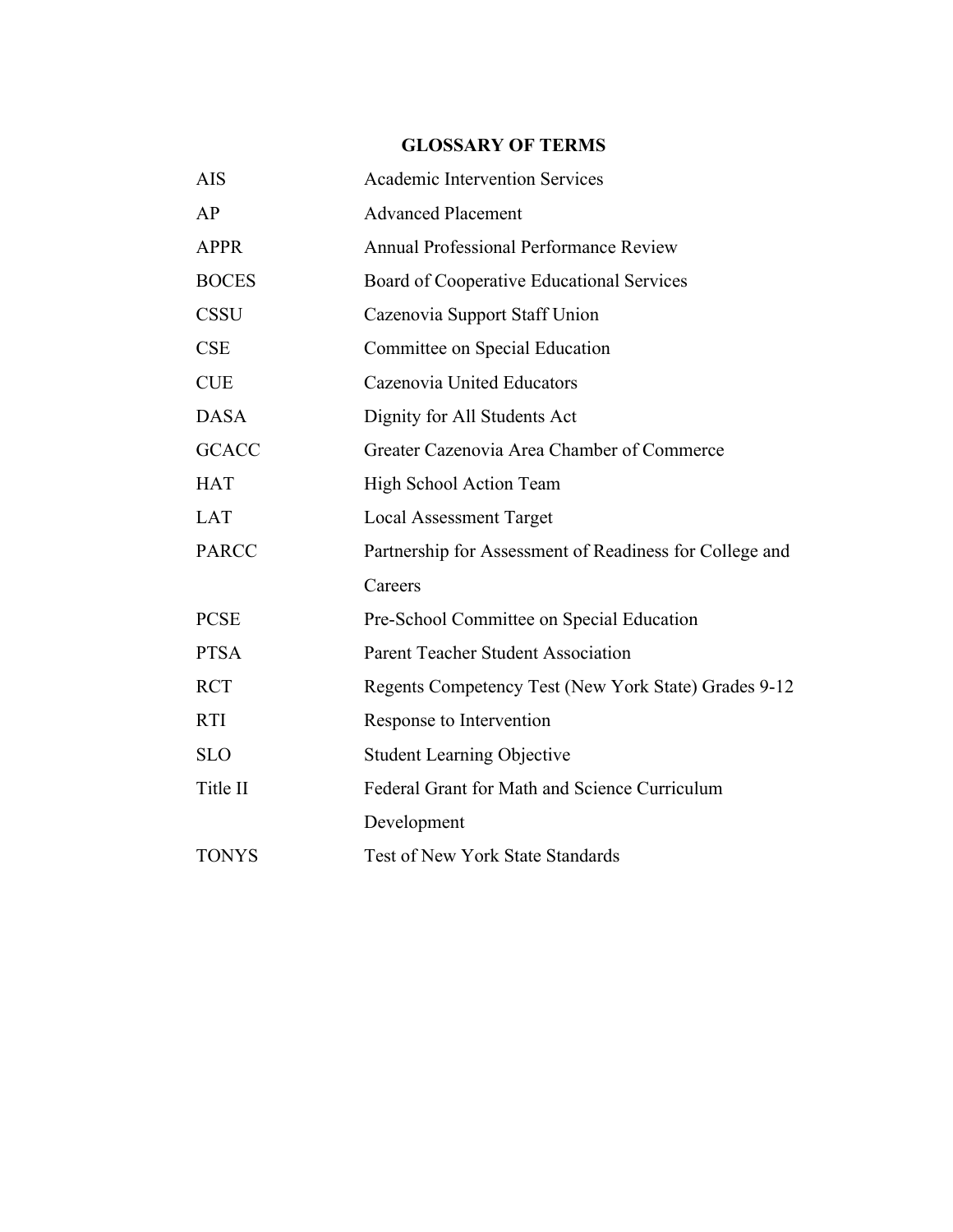#### **Introduction**

Our District Planning Team for Shared Decision Making held its first meeting on January 27, 1993 and completed its recommended Plan for Shared Decision Making on February 1, 1994.

Meetings were held after school, evenings and Saturdays in order to accommodate the diverse schedules of the District Planning Team participants. Members of the District Planning Team were elected or appointed by their own constituent groups. In cases where there was no official organization to select a District Planning Team representative, the District Planning Team recruited representatives.

All decisions of the District Planning Team and all components of the Plan for Shared Decision Making were agreed upon via a consensus decision making model. Our operational definition of consensus decision making was that no decision was made until every member of the District Planning Team agreed or acknowledged that although the decision may not have been his or her first choice, agreed to support the decision and constructively work for its implementation.

Our Plan for Shared Decision Making follows the prescribed regulations (100.11) of the New York State Commissioner of Education. Copies of these regulations are on file in the District Office.

**The purpose of our High School Action Team shall be to create the best possible version of ourselves by involving a broad base of stakeholders in the decision making process at the building level, to reflect the school's mission statement:**

*We nurture every student's maximum personal, intellectual, and civic potential in a safe and stimulating environment for all that fosters creativity, innovation, and readiness for a dynamic world.*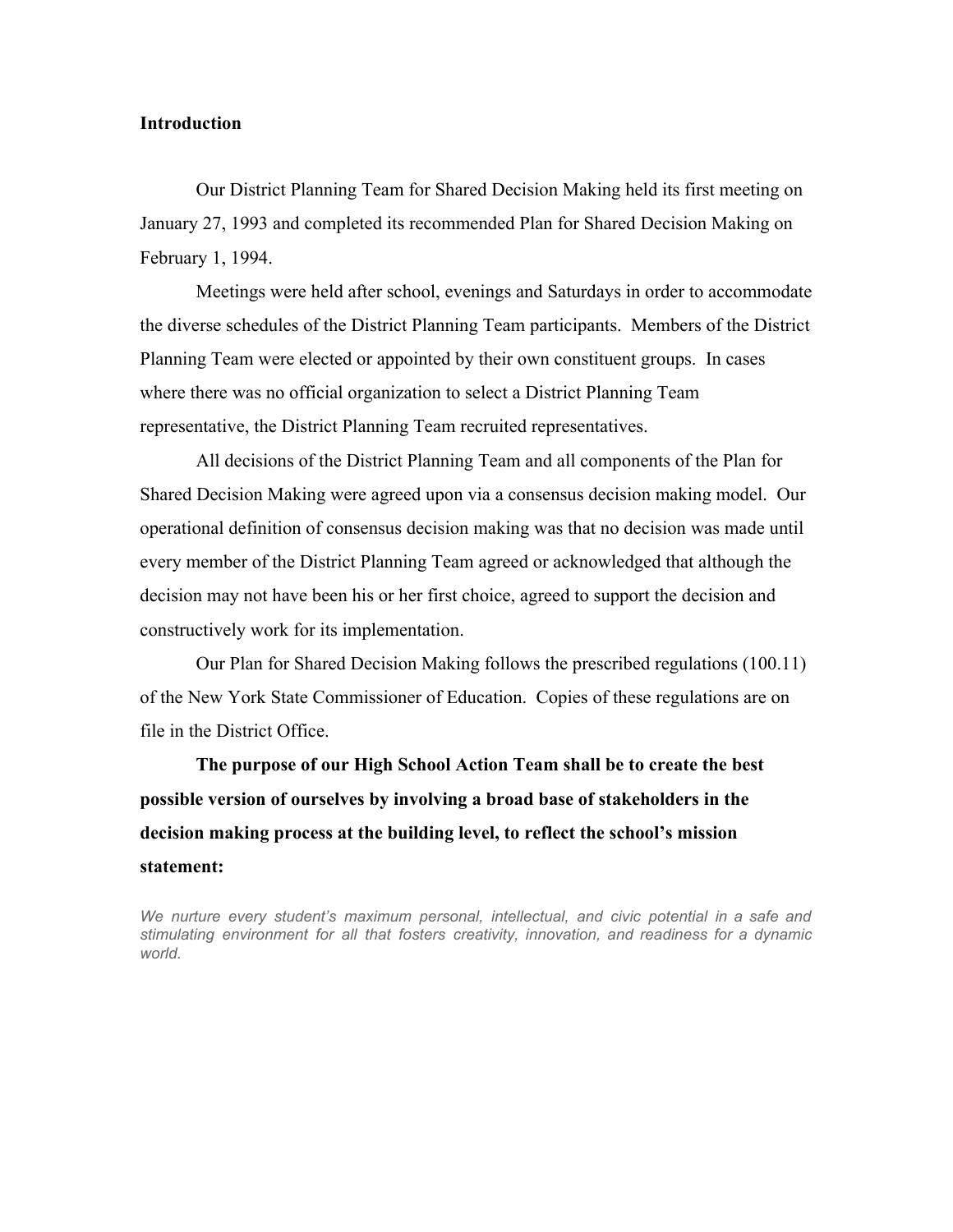# **I. Areas of Authority for Building Planning Teams at Cazenovia Central (High School Action Team (HAT))**

The purpose of the HAT shall be to increase student achievement by involving a broad base of stakeholders in the decision making process regarding major issues at the building level. These may include:

- 1. Development of student outcomes and methods to measure and assess student achievement of outcomes.
- 2. Aligning and evaluating programs to meet student needs.
- 3. Oversee the development of curriculum: review, integrate curricular areas, assess, ensure implementation. Final approval of new curricula and new courses must be obtained from the Board of Education.
- 4. Community relations and communications.
- 5. School environment:
	- A. Student, staff and parent rights and responsibilities
	- B. Physical environment as it relates to instructional needs (advisory authority only)
- 6. Allocation of assigned building funds:
	- A. Textbooks
	- B. Workbooks
	- C. Instructional supplies
	- D. Instructional equipment

but not to include District funds for:

- A. Computers K-12
- B. Library books and materials K-12
- $C$  Music K-12
- D. Art K-12
- E. Physical Education K-12
- F. Special Education K-12
- 7. Coordinate building level staff development and inservice programs with District sponsored staff development and inservice programs.
- 8. Structure of the school day: The building planning teams will not decide upon individual student or teacher schedules, but may make decisions regarding the structure of the school day schedule.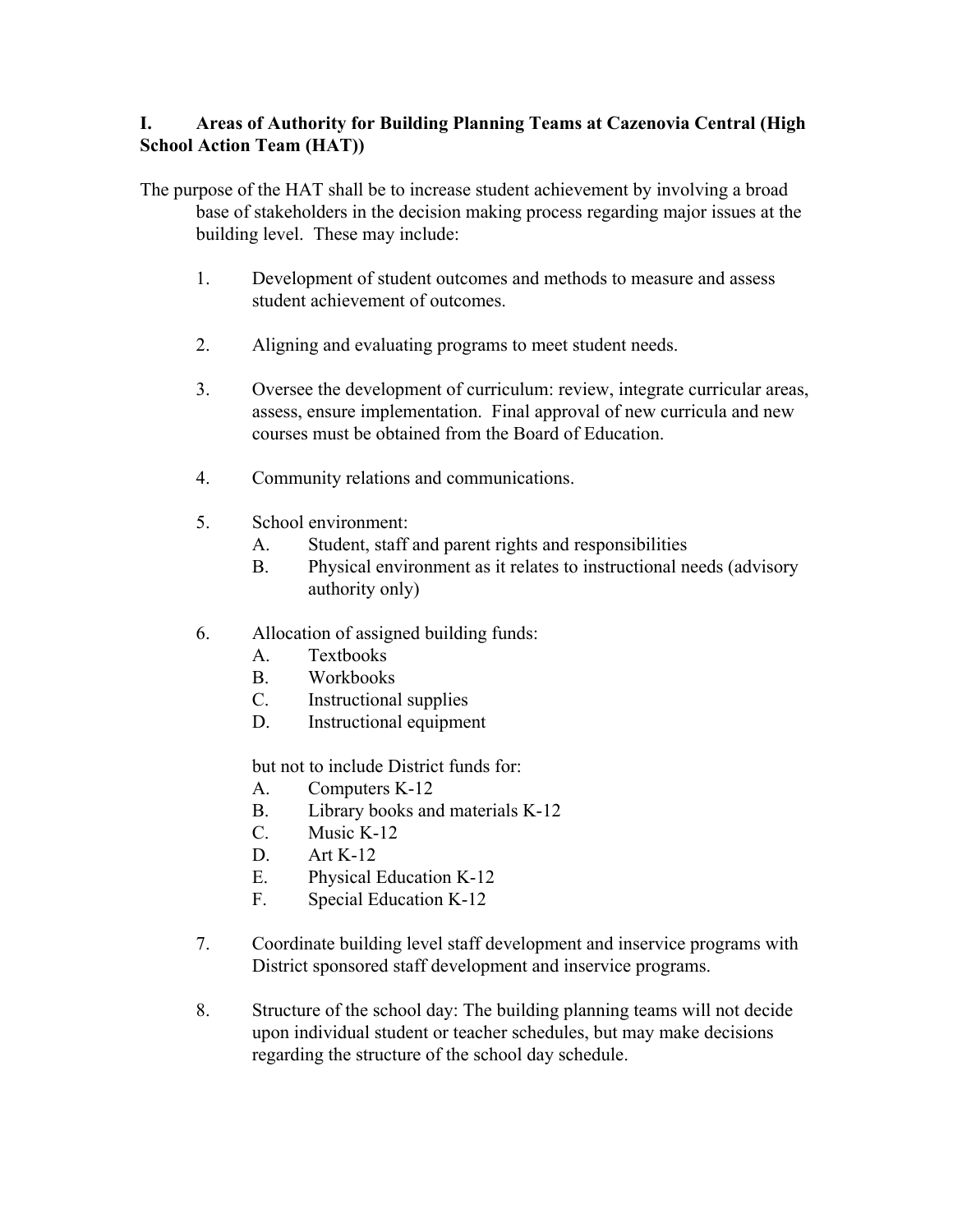Note: HAT shall not have authority outside the eight areas listed above nor shall HAT have authority in areas covered by employee labor agreements or Board of Education Policy. HAT shall not make decisions which are in opposition to Laws or Regulations of

the New York State Commissioner of Education.

The HAT will work to set goals that are related to the areas of authority listed above. HAT may elect to concentrate on several of these areas, and are not required to work on all of these areas.

### **II. Manner and Extent of Expected Involvement of All Parties**

1. Building Level Teams at Cazenovia Central will be compromised as follows:

#### **Cazenovia Jr/Sr High School**

1 Principal 10 Teachers\*—1 representative from each department 6 students—Student Council President plus one representative from each class 4 Parents/Community Members 1 Board of Education Representative 22 Participants \*Teachers may include CUE unit members such as teachers, teacher assistants and school nurses.

2. Teacher representatives from each department (including a representative from the Guidance Office) will be recruited to serve a minimum of one year term.

Student representatives will be selected by the Class Advisors. The Student Council President is a required member.

Parent representatives will be recruited by the team to serve a minimum of one year.

Board of Education representatives will be selected by the Superintendent of Schools.

- 3. Roles of Building Planning Team and Team Members
	- A. Primary responsibility of members is to work toward the success of the school.
		- 1. This should be met by: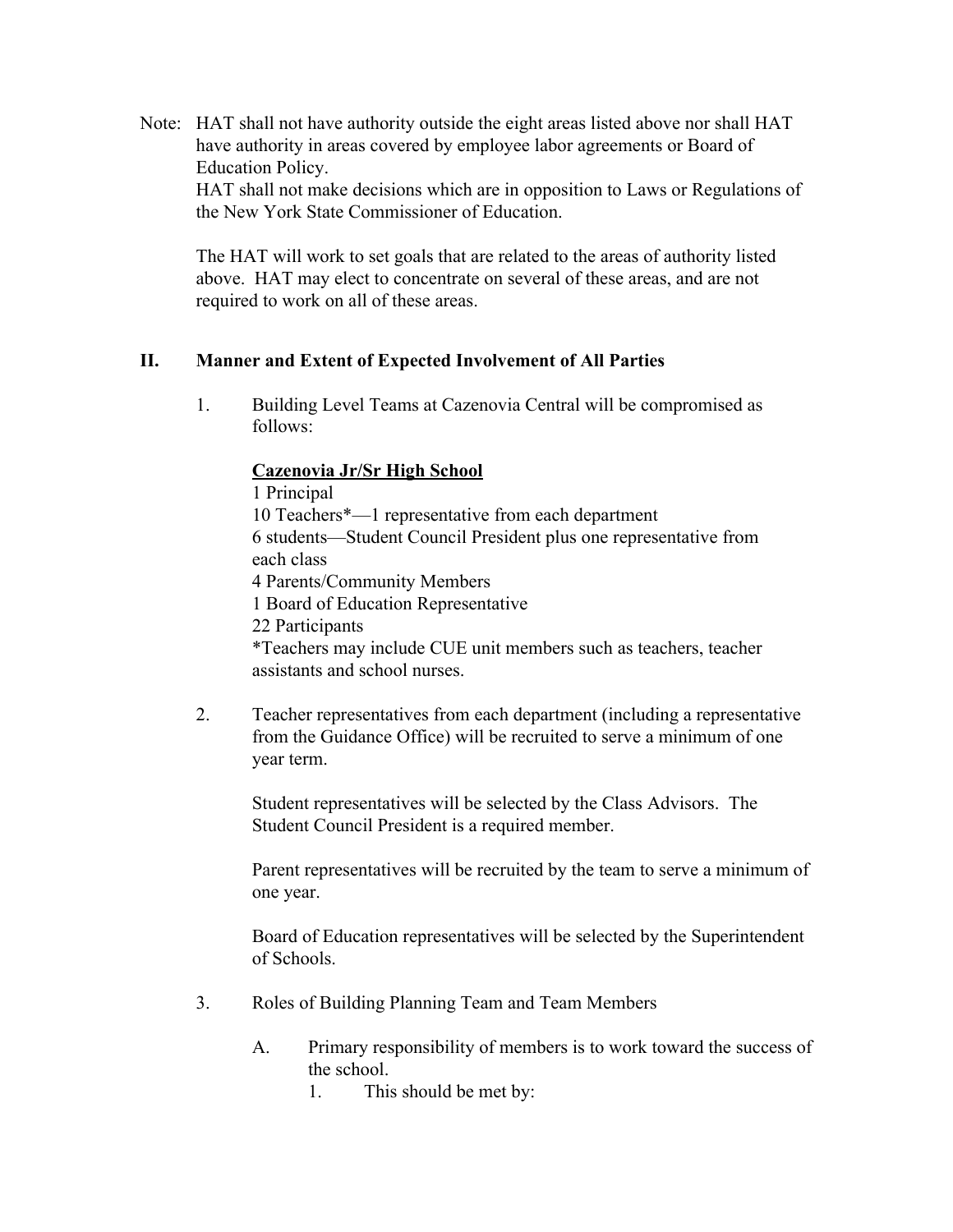- a. Actively participating in Team Meetings;
- b. Attendance (Team members absent from two consecutive meetings without notifying the chair **shall be dropped from membership**);
- c. Confidentiality;
- d. Accountability (support team decisions even if not wholeheartedly in agreement);
- e. There will be no substitutes or alternates for team members who are absent
- B. Meeting dates and times:
	- 1. Building Planning Teams will meet four times a year.
	- 2. Dates and times should be established to accommodate membership.
	- 3. A team may request the removal of a member. Such requests shall be made using the formal request process.

### C. Operational procedures

- 1. Each team will recruit its own chairperson from its members.
- 2. Teams must have a quorum to make decisions. *If a designated constituent group declines to participate or fails to appoint someone from the group to participate, then the open slots will not be used in counting participants for a quorum. A quorum will be 50% or more of the overall membership.*
- 3. **Decisions will be made by consensus. This means that although the Team's decision may not be the first choice of all the Team's members, every member states that he or she can and will support the decision of every group.**
- D. Provide for rotation and replacement of members

To promote continuity…

- 1. Each member will have a minimum 1-year term.
- 2. If a member chooses to serve consecutive terms, he/she may with the endorsement of his/her constituent group.
- 3. Student members shall be a representative from each class.
- E. High School Action Team may set up building development committees that shall report back to the High School Action Team. These sub-committees may research issues and draft possible alternatives for review and approval by the High School Action Team.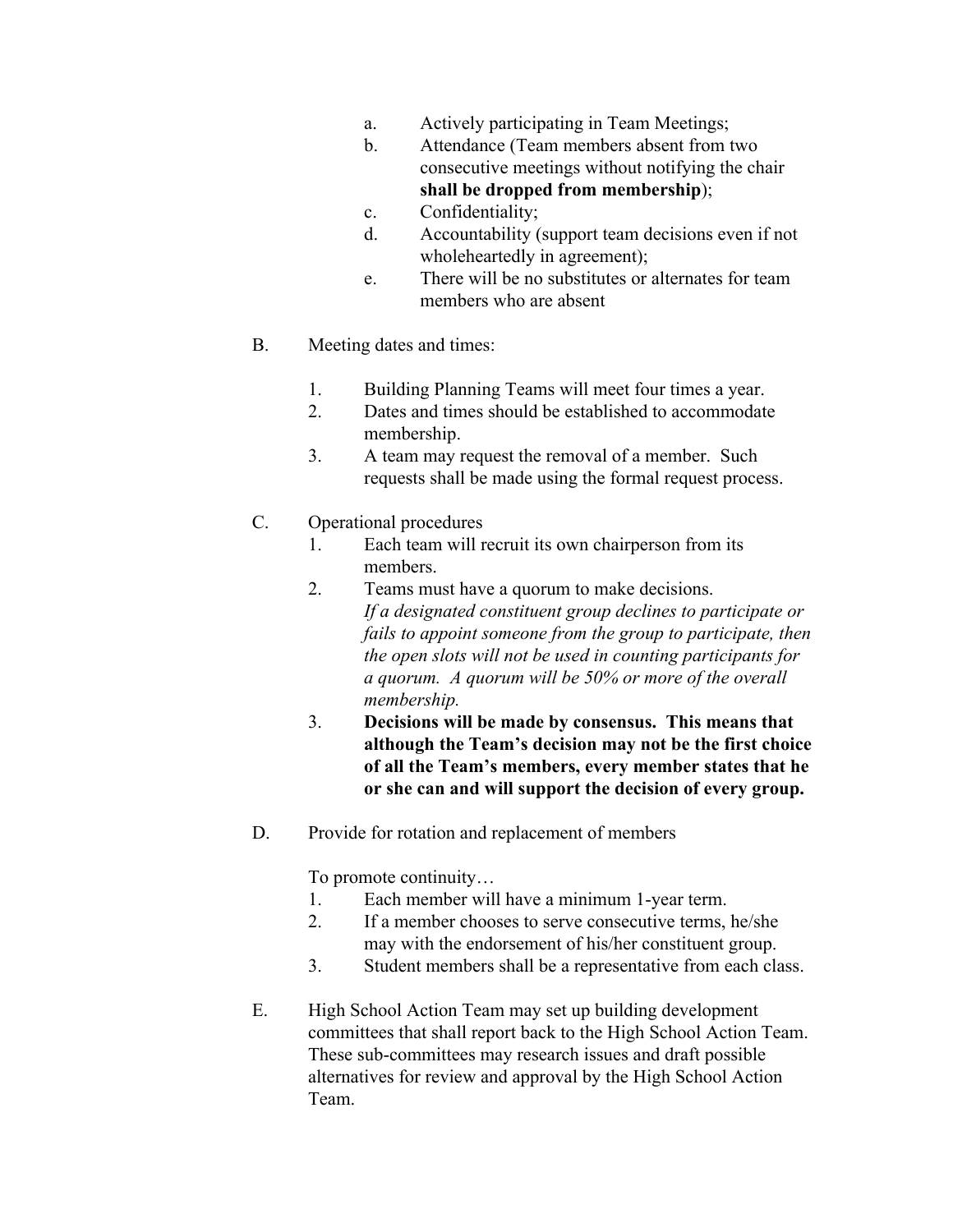### **III. Means and Standards for Evaluation of Student Achievement**

- 1. The purpose of the High School Action Team is to improve the quality of the learning environment in order that each student can become the best possible version of themselves.
- 2. Our District will focus on results with an aim for mastery. Following the intent of the New York Board of Regents initiatives, the District will work to establish specific, measurable outcomes for each course taught in our District (SLO's, 21<sup>st</sup> Century Learning skills, Common Core, RTI, etc.).
- 3. Although minimum competency levels must be met, the focus of efforts should be upon moving towards high levels of proficiency, and student critical thinking skills.
- 4. Student and school progress towards level of proficiency will be measured by: *(No hierarchy of order is meant by the order of the listing)*

Locally developed SLO's and LAT's

Locally developed common unit tests

Statewide tests (RCT, Regents, ILA, NYSESLAT)

Norm referenced critical thinking tests (PLAN, Explore)

Authentic assessment tools such as: teacher rating sheets, projects, performances, demonstrations, portfolios, etc.

Progress on locally developed performance indicators such as: college acceptance rates, employment rate, numbers of AP credits earned while in high school, survey to employers, competitions in curricular, co-curricular and extra-curricular areas, etc.

Additional means and standards for evaluation of student achievement may be added as the specificity of measurable outcomes for each course is developed and refined.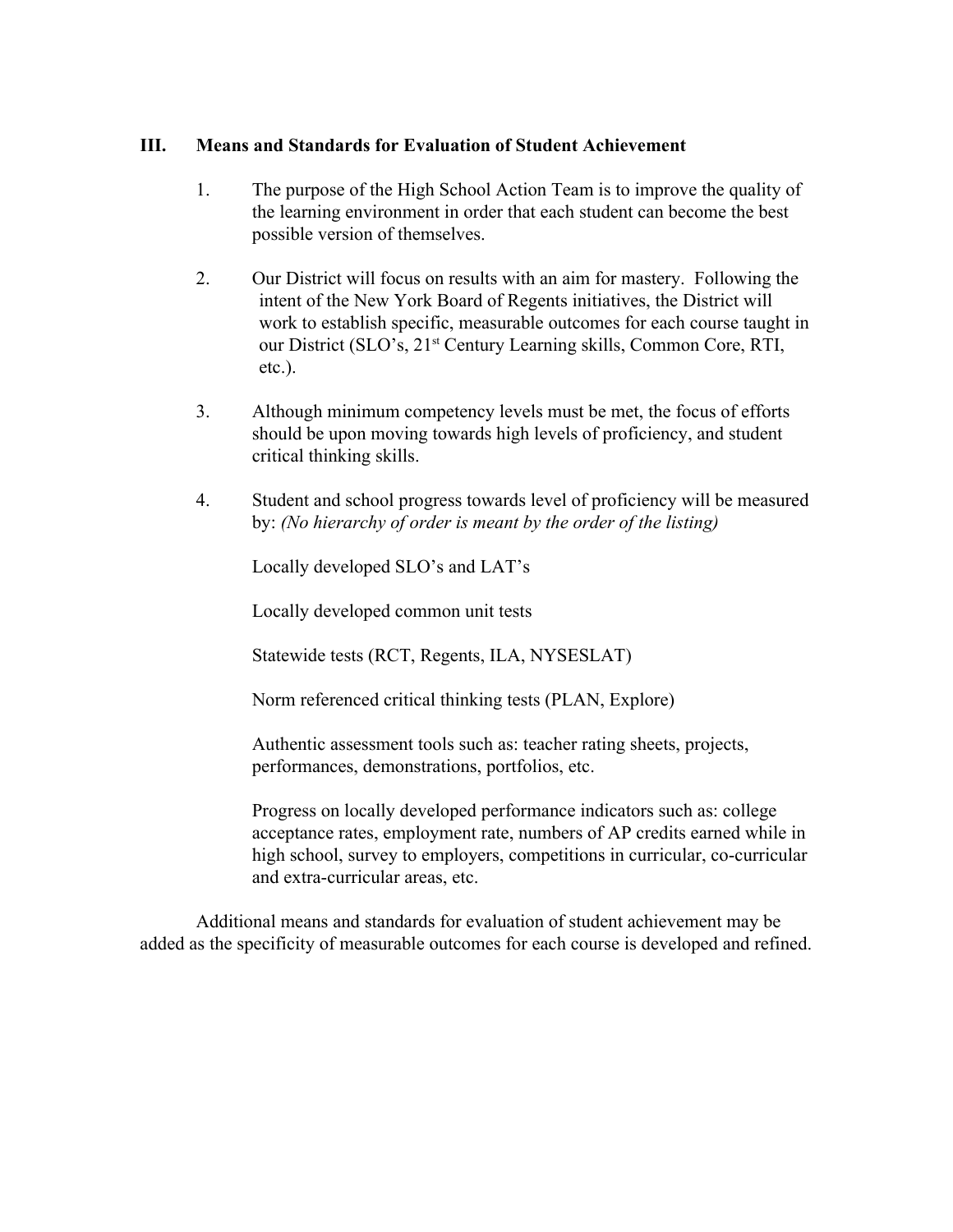- **IV. Our Plan for Participation in School-based Management and Shared Decision Making Includes the Following Means by Which All Parties Will Be Held Accountable for the Decisions Which They Share in Making**
- 1. Terms of Office:

The term of office shall run from July 1 to June 30, reflecting the school year. By June 30<sup>th</sup>, the next year's committee will be selected. All members shall serve a minimum of 1-year term.

2. Members are responsible to their organizations, the community, and for reporting decisions that have been reached.

Each member of the HAT should be charged with reporting to their respective constituencies. A Member should be appointed by the Chair and assigned the responsibility of keeping accurate records reflecting the discussion and progress of the proposal. Minutes and agendas will be available online and presented  $\omega$  Faculty Meetings on a monthly basis, i.e:

Administrators will report to other members of the administrative team.

Students will report to Student Council and Homeroom representatives.

Teachers will report at faculty meetings, department meetings, and via email.

**PTSA** will be kept informed.

Community will be kept informed via the **Cazenovia Republican, the School Website** and the **Social Media**

Support staff will be kept informed via electronic communications.

- 3. All HAT Meetings shall be held before the public. Each HAT shall set ground rules for the operating procedures of their meetings, including public participation.
- 4. Inservice Training:

The District will provide HATs with appropriate inservice training on an as needed basis.

Possible areas of training include: Team Building/Group Dynamics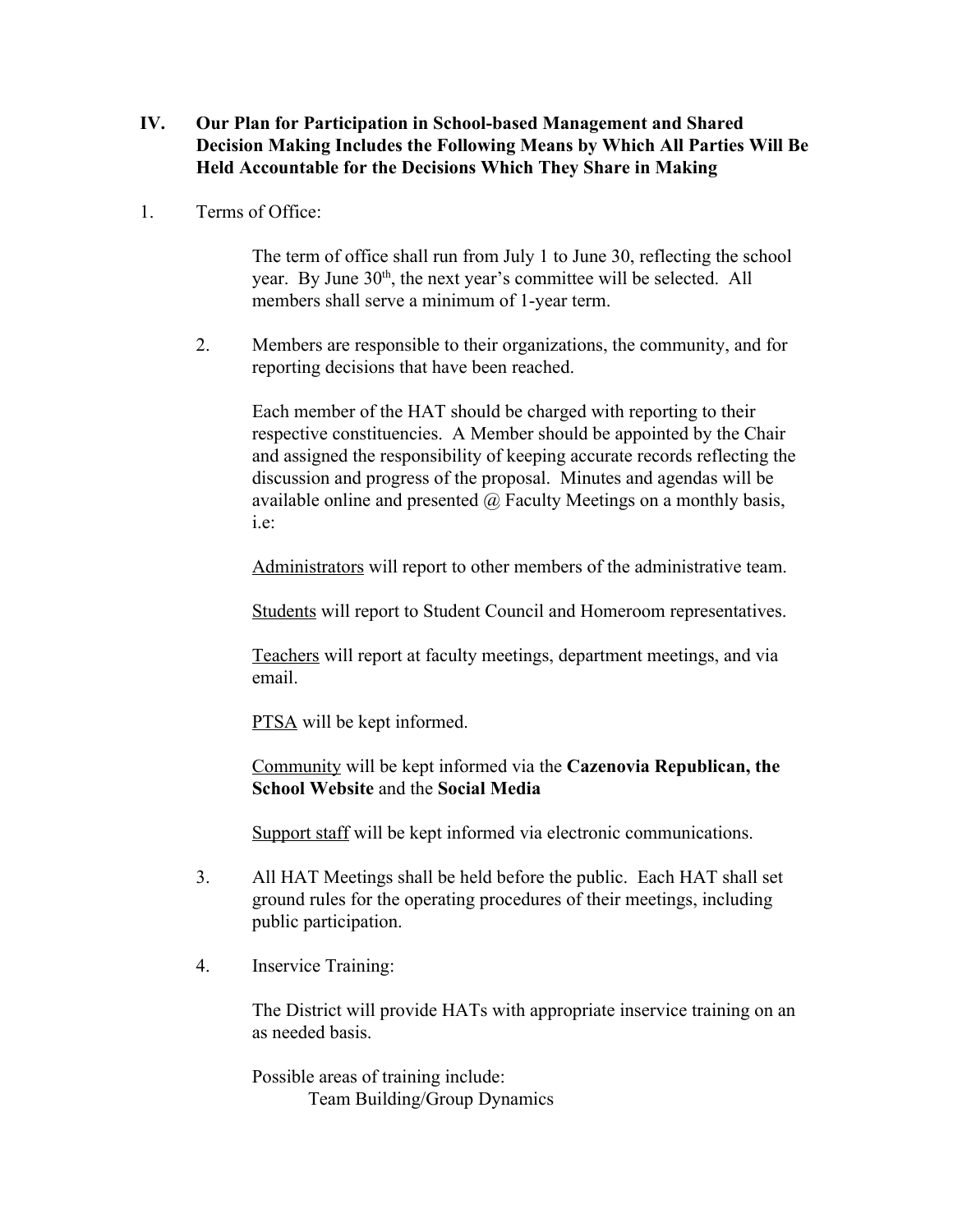Consensus Building Budgetary Protocols Training Related to Specific Areas of Decision Authority of the **HATs** Leadership training

- 5. Members will be accessible. A published list of HAT members, along with scheduled meeting dates, will be distributed.
- 6. Members will openly discuss their ideas and reasons for supporting or not supporting proposals put before the HAT. Consensus building will be the goal.
	- A. All group members agree to support the decision even though it may or may not be everyone's first choice.
	- B. Everyone is committed to the decision as if it were the first choice of all members.
	- C. Each member agrees that he or she has had an equal opportunity to influence and participate in making the decision.
	- D. Decisions will be made in a timely fashion, after discussion has concluded, a proposal has been accepted by the HAT, and implementation is feasible.
- 7. HAT shall be responsible for upholding goals and for seeing that building level goals and plans for reaching those goals are consistent with District level policy.
- 8. At the conclusion of each year, a summary will be available electronically.

### **V. Disputes Which Arise at the HAT Level, or Between Building Planning teams, Shall be Resolved Within the Local School District.**

- 1. The following issues are not subject to Building Planning Team decisions:
	- A. Board of Education/District Policy
	- B. Collective bargaining agreements
	- C. State and Federal laws
	- D. Commissioner's Regulations
	- E. Regents' rules that impact funding for other buildings
	- F. CSE and PCSE Decisions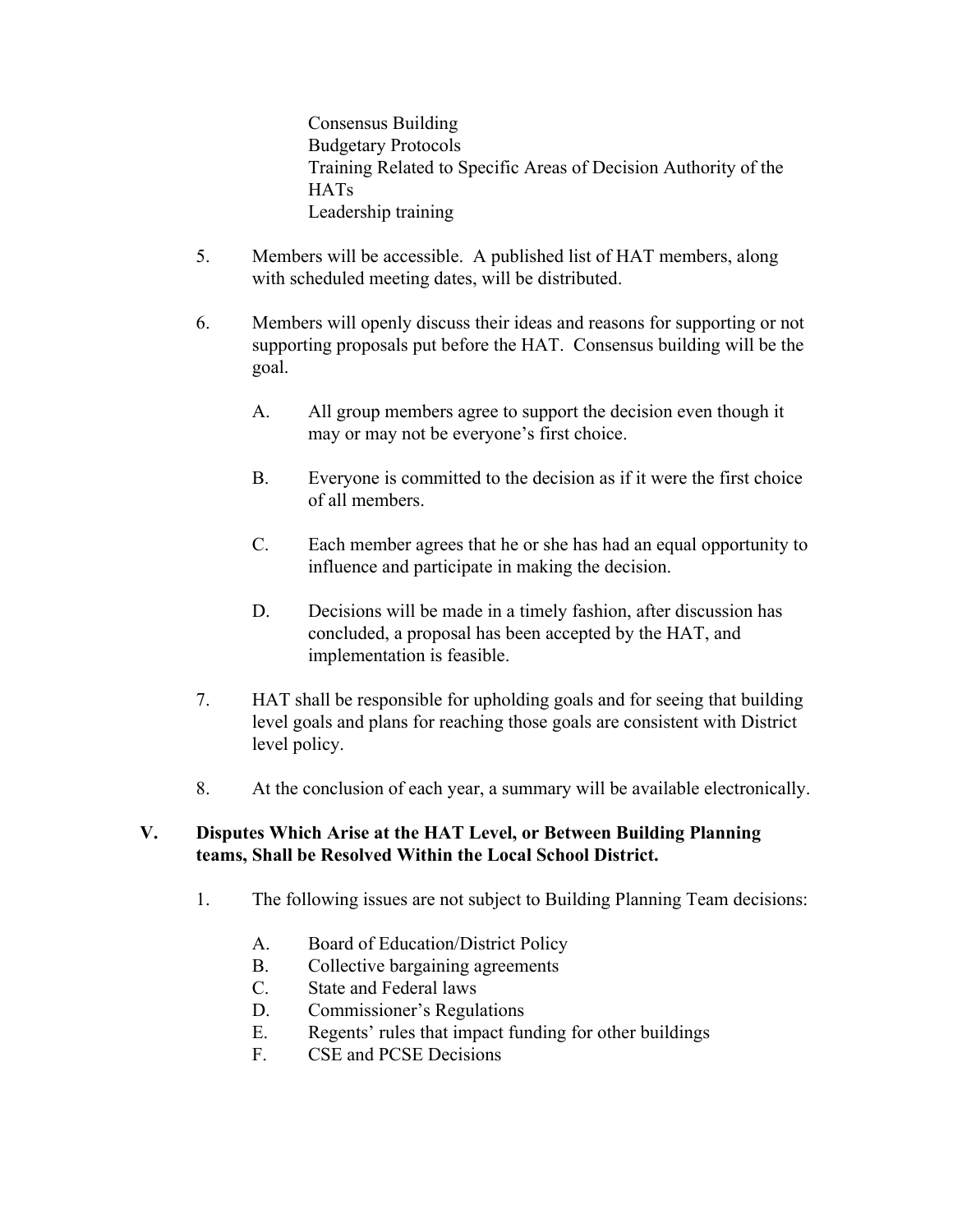- 2. It is desirable that issues should be resolved at the HAT level. When necessary, disputed issues will be addressed through the following process of dispute resolution:
	- A. Involved parties will be given time to share their concerns with the **HAT**
	- B. Information will be gathered from all areas to make an informed decision based upon expected student outcomes, in compliance with educational law, State regulations and school policy.
	- C. Consensus is the goal for the resolution of disputes.

# **VI. Coordination of State and Federal Requirements for Involvement of Parents in Planning and Decision Making**

The Committee on Special Education, Preschool CSE, Chapter I/PCEN, Chapter 2, Title II, Drug Free Schools, Occupational Education Advisory Committee, Agriculture Advisory Committee, Health and Wellness Committee, et. al. shall continue to operate independently of HAT. Advisory groups and committees without Statutory Authority shall be allowed to operate but shall only have advisory authority in areas reserved for Building or District Planning Teams.

It is recommended that these groups communicate their goals, plans and activities to members of the HAT.